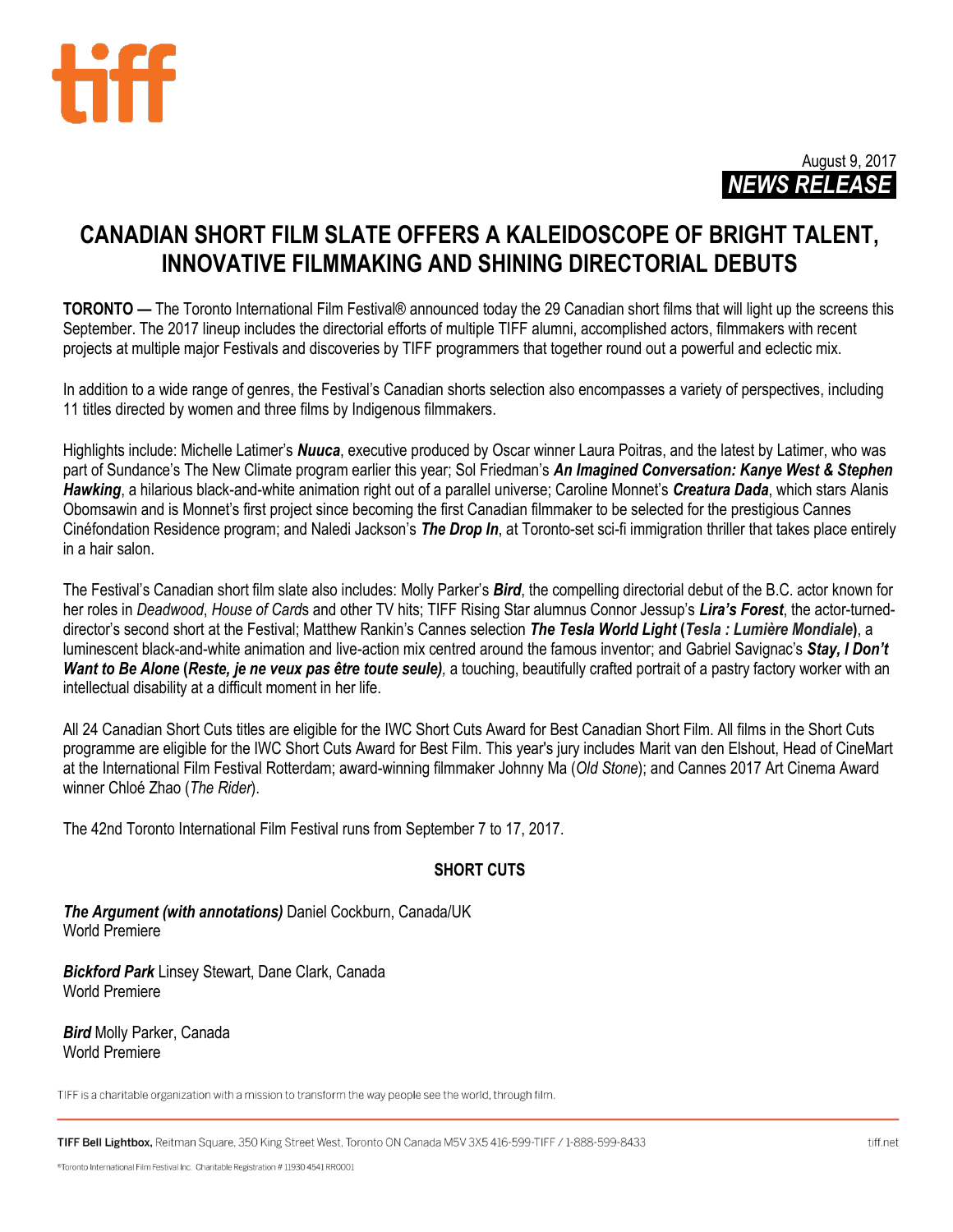

*Charles* Dominic Etienne Simard, Canada/France World Premiere

*Creatura Dada* Caroline Monnet, Canada Toronto Premiere

*Crème de menthe* Philippe David Gagné, Jean-Marc E. Roy, Canada North American Premiere

*The Crying Conch* (*Le cri du lambi*) Vincent Toi, Canada North American Premiere

*The Drop In* Naledi Jackson, Canada World Premiere

*For Nonna Anna* Luis De Filippis, Canada World Premiere

*Grandmother* (*ʔEtsu*) Trevor Mack, Canada World Premiere

*homer\_b* Milos Mitrovic, Conor Sweeney, Canada World Premiere

*An Imagined Conversation: Kanye West & Stephen Hawking* Sol Friedman, Canada World Premiere

*Latched* Justin Harding, Rob Brunner, Canada World Premiere

*Lira's Forest* Connor Jessup, Canada World Premiere

*Midnight Confession* Maxwell McCabe-Lokos, Canada/USA World Premiere

**Milk** Heather Young, Canada World Premiere

*Nuuca* Michelle Latimer, Canada World Premiere

*Pre-Drink* Marc-Antoine Lemire, Canada World Premiere

TIFF is a charitable organization with a mission to transform the way people see the world, through film.

TIFF Bell Lightbox, Reitman Square, 350 King Street West, Toronto ON Canada M5V 3X5 416-599-TIFF / 1-888-599-8433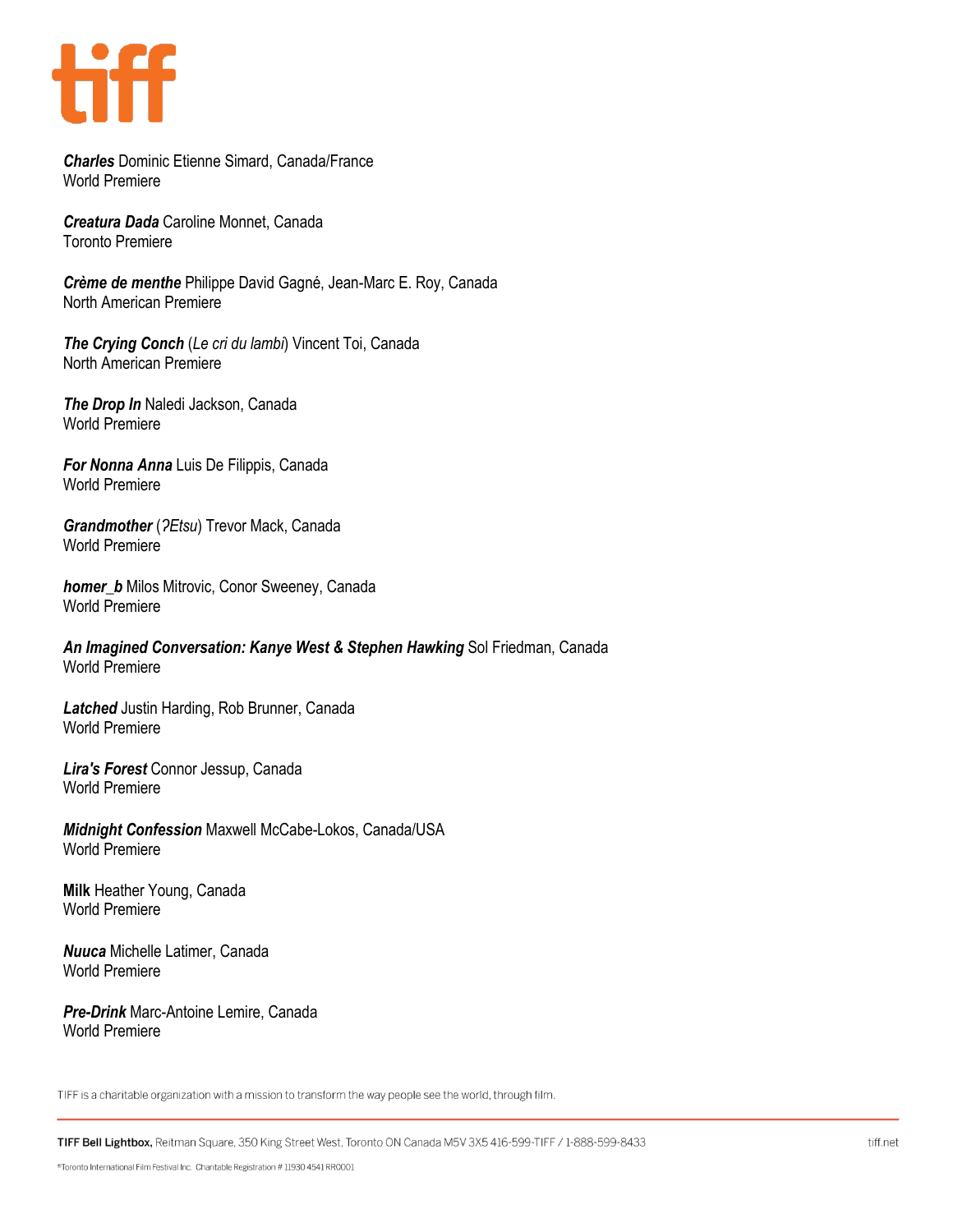

*Rupture* Yassmina Karajah, Jordan/Canada World Premiere

*Shadow Nettes* Phillip Barker, Canada World Premiere

*Stay, I Don't Want to Be Alone* (*Reste, je ne veux pas être toute seule*) Gabriel Savignac, Canada World Premiere

*The Tesla World Light* (*Tesla : Lumière Mondiale*) Matthew Rankin, Canada North American Premiere

*Threads* Torill Kove, Canada/Norway North American Premiere

*We Forgot to Break Up* Chandler Levack, Canada World Premiere

## **WAVELENGTHS**

*Heart of a Mountain* Parastoo Anoushahpour, Ryan Ferko, Faraz Anoushahpour, Taiwan/Canada World Premiere

*Palmerston Blvd.* Dan Browne, Canada World Premiere

*Scaffold* Kazik Radwanski, Canada North American Premiere

*some cities* Francesco Gagliardi, Canada World Premiere

*Turtles Are Always Home* (*Sokun Al Sulhufat*) Rawane Nassif, Canada/Lebanon/Qatar Toronto Premiere For film synopses, cast lists, images and more information, see tiff.net/sc and tiff.net/wavelengths.

Festival ticket packages start at \$105. Purchase packages online at [tiff.net/tickets,](http://tiff.net/tickets) by phone (416.599.TIFF or 1.888.599.8433), or in person at TIFF Bell Lightbox until August 13 while quantities last.

TIFF prefers Visa.

**Social Media:** @TIFF\_NET #TIFF17 Facebook.com/TIFF

TIFF is a charitable organization with a mission to transform the way people see the world, through film.

TIFF Bell Lightbox, Reitman Square, 350 King Street West, Toronto ON Canada M5V 3X5 416-599-TIFF / 1-888-599-8433